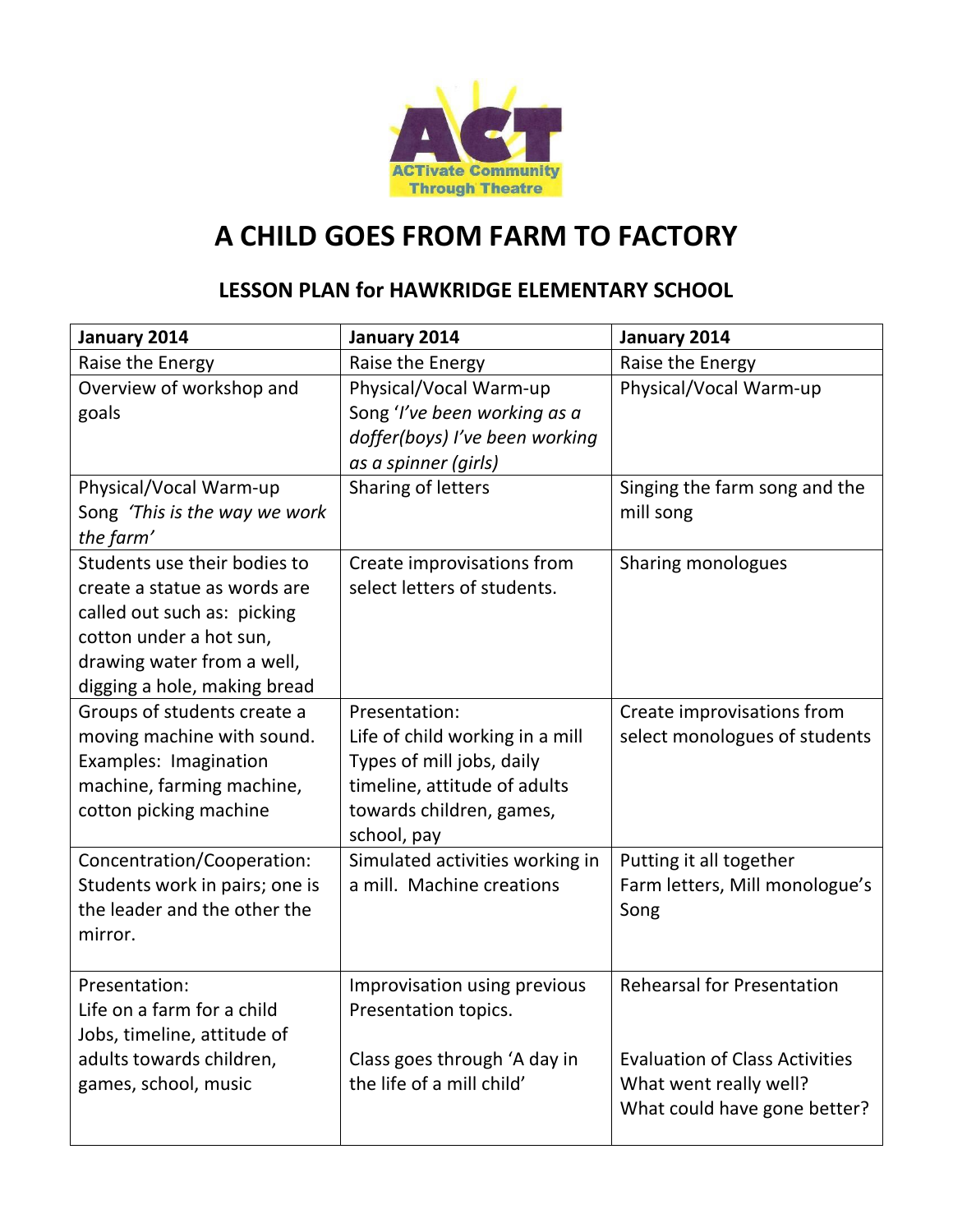| 15 November 2012<br>16 November 2012<br>17 November 2012<br>Improvisations using previous<br><b>Telling a Story</b><br>Presentation to visiting class<br>Students are asked to tell a<br>presentation topics<br>1. Life on a farm<br>story about your first day<br>2. Life on a farm changes<br>working in the Catawba cotton<br>when parents decide to<br>mill<br>move family to mill<br>village to work<br>Telling a story<br>What is a monologue?<br>Bringing the energy down<br>Students are asked to tell a<br>How is telling a story using<br>'letter technique' different<br>story about the time you had<br>from a 'monologue'<br>to pick strawberries from<br>sunup to sundown and came<br>face to face with a snake.<br>Teacher will give evaluations<br>How to tell a story<br>Assignment: Write a short<br>monologue about your life<br>Monologue, Letter writing,<br>to students to complete by<br>working in the mill.<br>Journaling, Dialogue<br>1:30pm.<br><b>Evaluation of Class Activities</b><br>Assignment:<br>Complete the 'Who Am I?'<br>What went really well?<br>biography handout. Write a<br>What could have gone better?<br>letter to your cousin who lives<br>in the big city of Charlotte<br>telling her/him about life on<br>the farm and that you will be | Class goes through 'A day I the<br>life of a farm child' |  |
|------------------------------------------------------------------------------------------------------------------------------------------------------------------------------------------------------------------------------------------------------------------------------------------------------------------------------------------------------------------------------------------------------------------------------------------------------------------------------------------------------------------------------------------------------------------------------------------------------------------------------------------------------------------------------------------------------------------------------------------------------------------------------------------------------------------------------------------------------------------------------------------------------------------------------------------------------------------------------------------------------------------------------------------------------------------------------------------------------------------------------------------------------------------------------------------------------------------------------------------------------------------------------------------|----------------------------------------------------------|--|
|                                                                                                                                                                                                                                                                                                                                                                                                                                                                                                                                                                                                                                                                                                                                                                                                                                                                                                                                                                                                                                                                                                                                                                                                                                                                                          |                                                          |  |
|                                                                                                                                                                                                                                                                                                                                                                                                                                                                                                                                                                                                                                                                                                                                                                                                                                                                                                                                                                                                                                                                                                                                                                                                                                                                                          |                                                          |  |
|                                                                                                                                                                                                                                                                                                                                                                                                                                                                                                                                                                                                                                                                                                                                                                                                                                                                                                                                                                                                                                                                                                                                                                                                                                                                                          |                                                          |  |
|                                                                                                                                                                                                                                                                                                                                                                                                                                                                                                                                                                                                                                                                                                                                                                                                                                                                                                                                                                                                                                                                                                                                                                                                                                                                                          |                                                          |  |
|                                                                                                                                                                                                                                                                                                                                                                                                                                                                                                                                                                                                                                                                                                                                                                                                                                                                                                                                                                                                                                                                                                                                                                                                                                                                                          |                                                          |  |
|                                                                                                                                                                                                                                                                                                                                                                                                                                                                                                                                                                                                                                                                                                                                                                                                                                                                                                                                                                                                                                                                                                                                                                                                                                                                                          |                                                          |  |
|                                                                                                                                                                                                                                                                                                                                                                                                                                                                                                                                                                                                                                                                                                                                                                                                                                                                                                                                                                                                                                                                                                                                                                                                                                                                                          |                                                          |  |
| Mill in Newton NC to work.                                                                                                                                                                                                                                                                                                                                                                                                                                                                                                                                                                                                                                                                                                                                                                                                                                                                                                                                                                                                                                                                                                                                                                                                                                                               | moving to the Catawba Cotton                             |  |
| <b>Evaluation of Class Activities</b><br>Bringing the energy down<br>What went really well?<br>What could have gone better?<br>Bringing the energy down                                                                                                                                                                                                                                                                                                                                                                                                                                                                                                                                                                                                                                                                                                                                                                                                                                                                                                                                                                                                                                                                                                                                  |                                                          |  |

Dr. Wrenn Goodrum Artistic Director Activate Community Through Theatre 704-707-6757 [Actartisticdir1@gmail.com](mailto:Actartisticdir1@gmail.com)